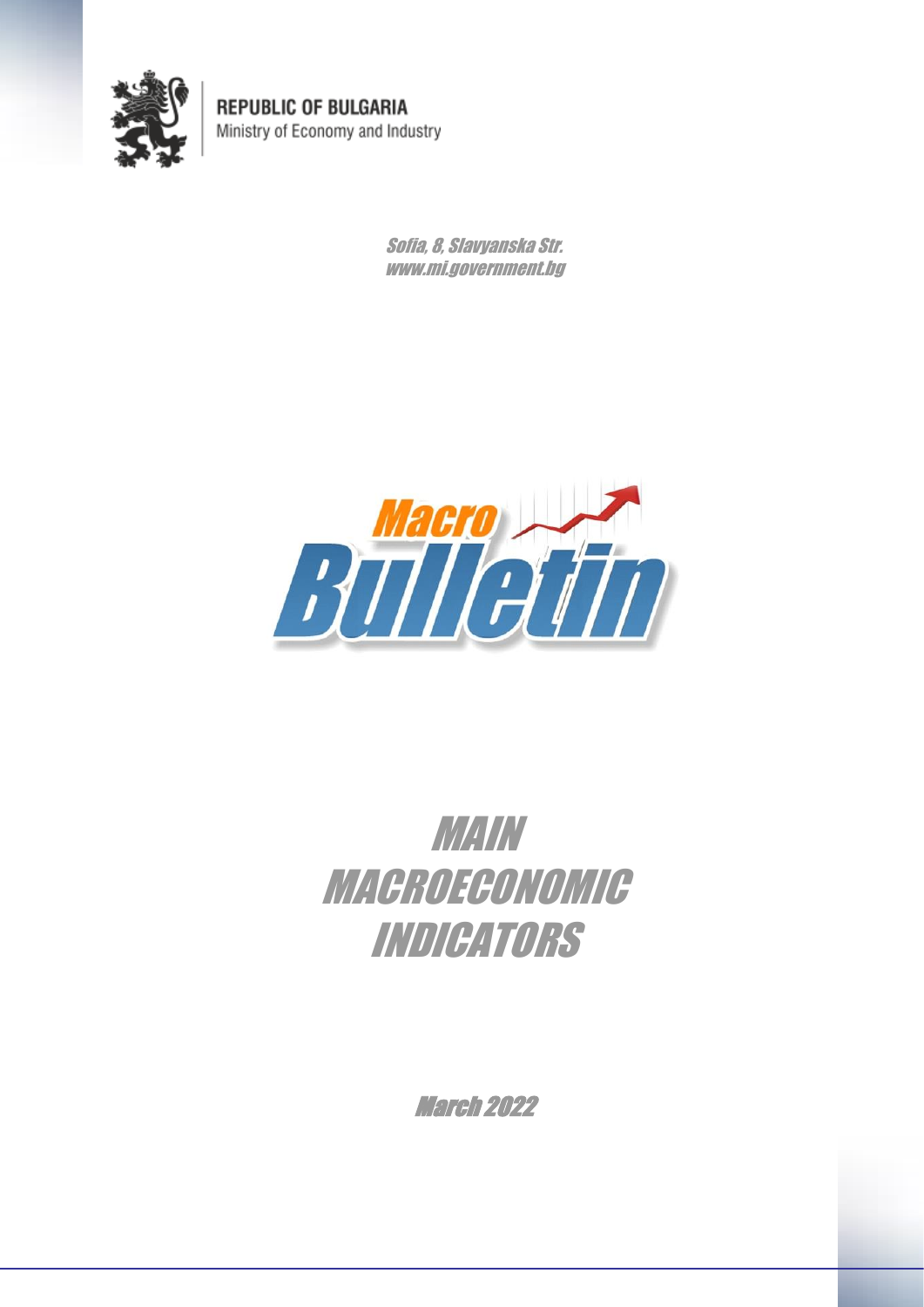

According to NSI data, as a result of COVID-19 crisis in 2020, GDP of Bulgaria has fallen by 4.4% compared to the previous year, but in 2021 GDP indicated a rise by 4.2% on yearly basis. Source: NSI (\*preliminary data)



In 2020, due to the onset of the health crisis, the change in GDP was negatively affected by gross fixed capital formation and the trade balance. The role of final consumption has also been reduced. In 2021, a recovery is reported, with final consumption having a positive impact on GDP growth, while the trade balance has a negative impact.

Source: NSI (\*preliminary data; on 2015 prices)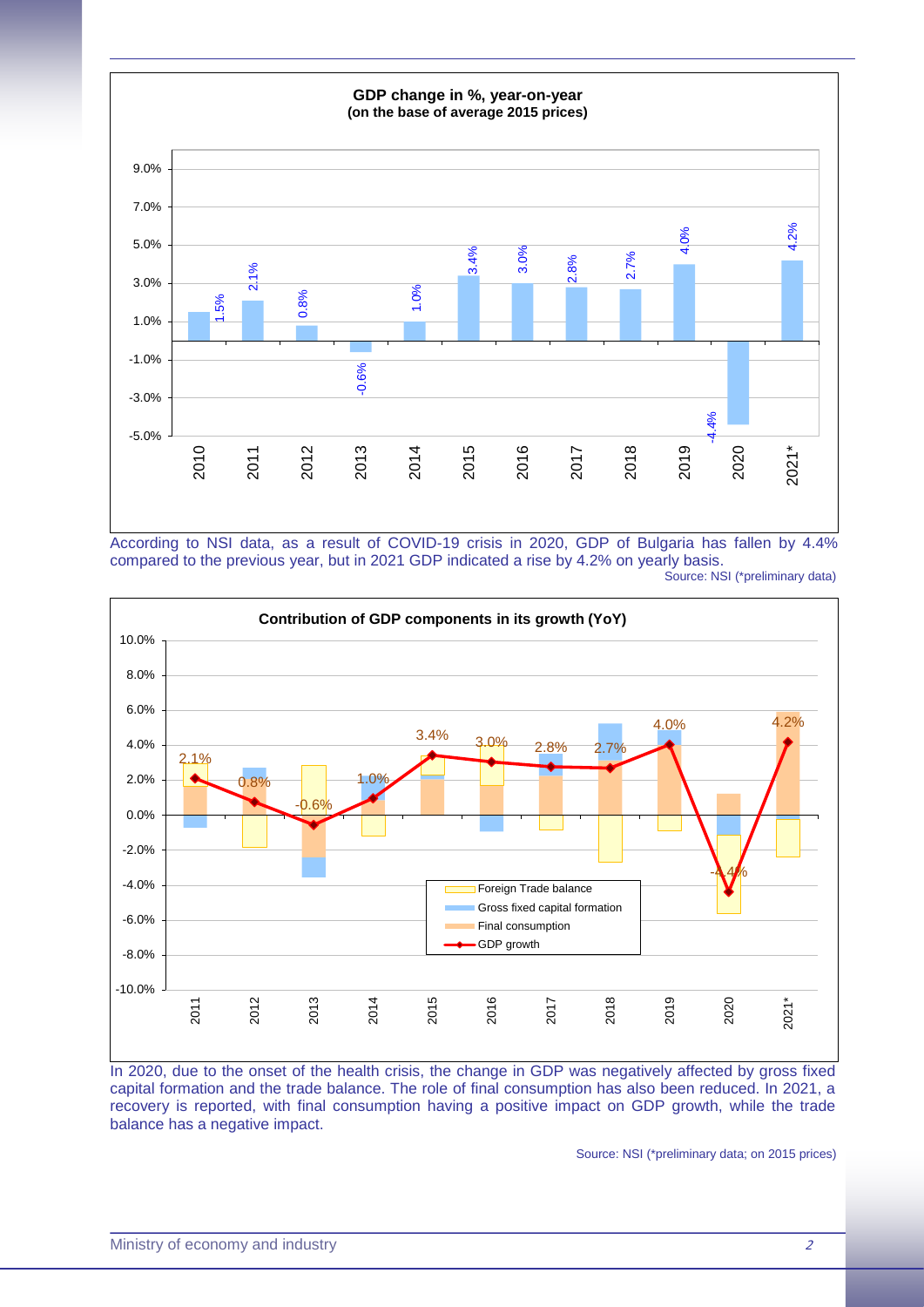

According to NSI data in 2021 gross value added is BGN 87 140 million.

Source: NSI (\*preliminary data)



In 2020 average change of consumer price index is 1.7% on yearly basis and in 2021 with 3.3%.

Source: NSI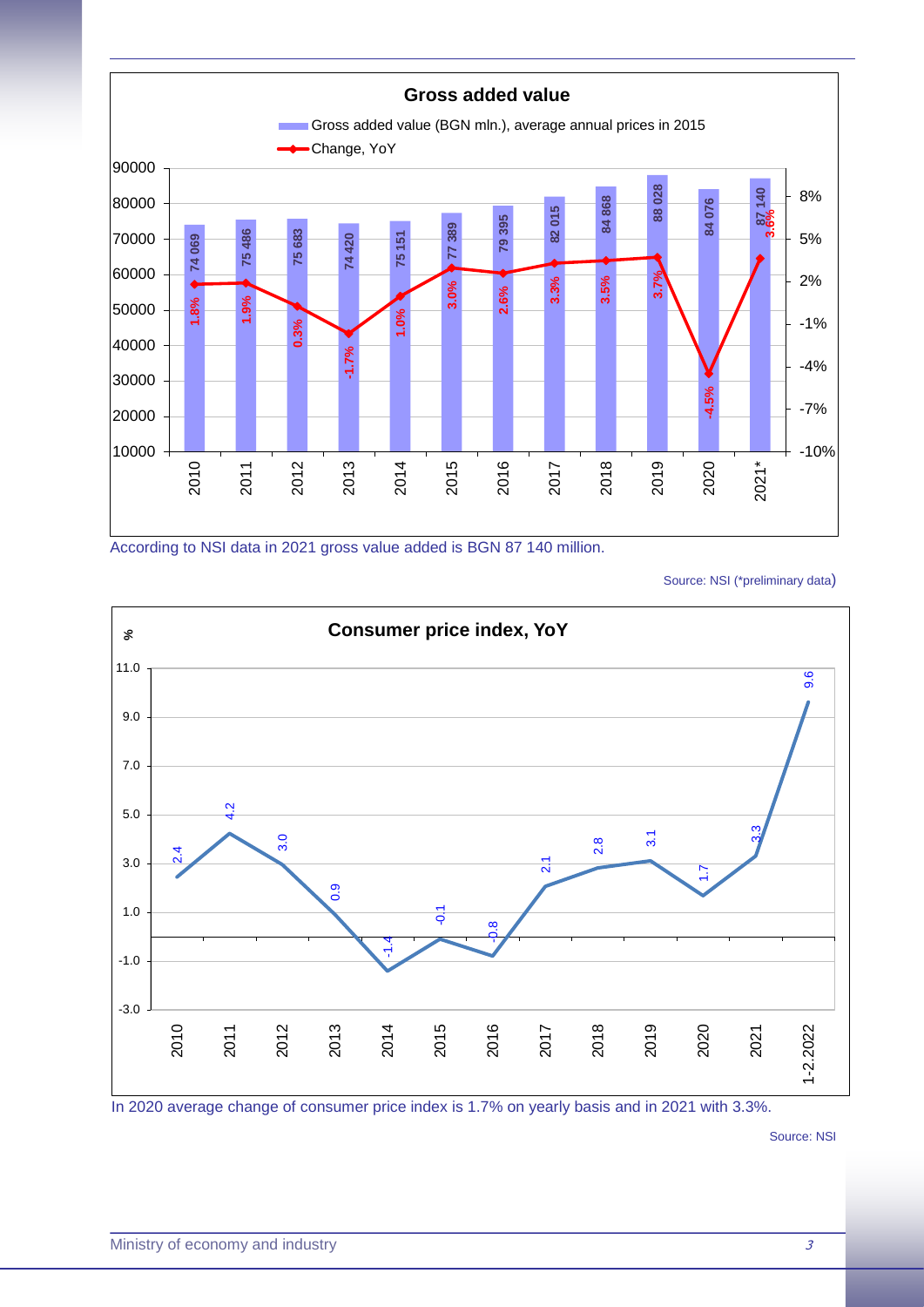

The unemployment rate in 2020 amounted 5.1% and increased by 21% according to the previous year.

Source: NSI



According to the Bulgarian National Bank, in 2020 the country received EUR 2 997 million FDI and in 2021 EUR 1 265 million FDI inflows was indicated.

Source: BNB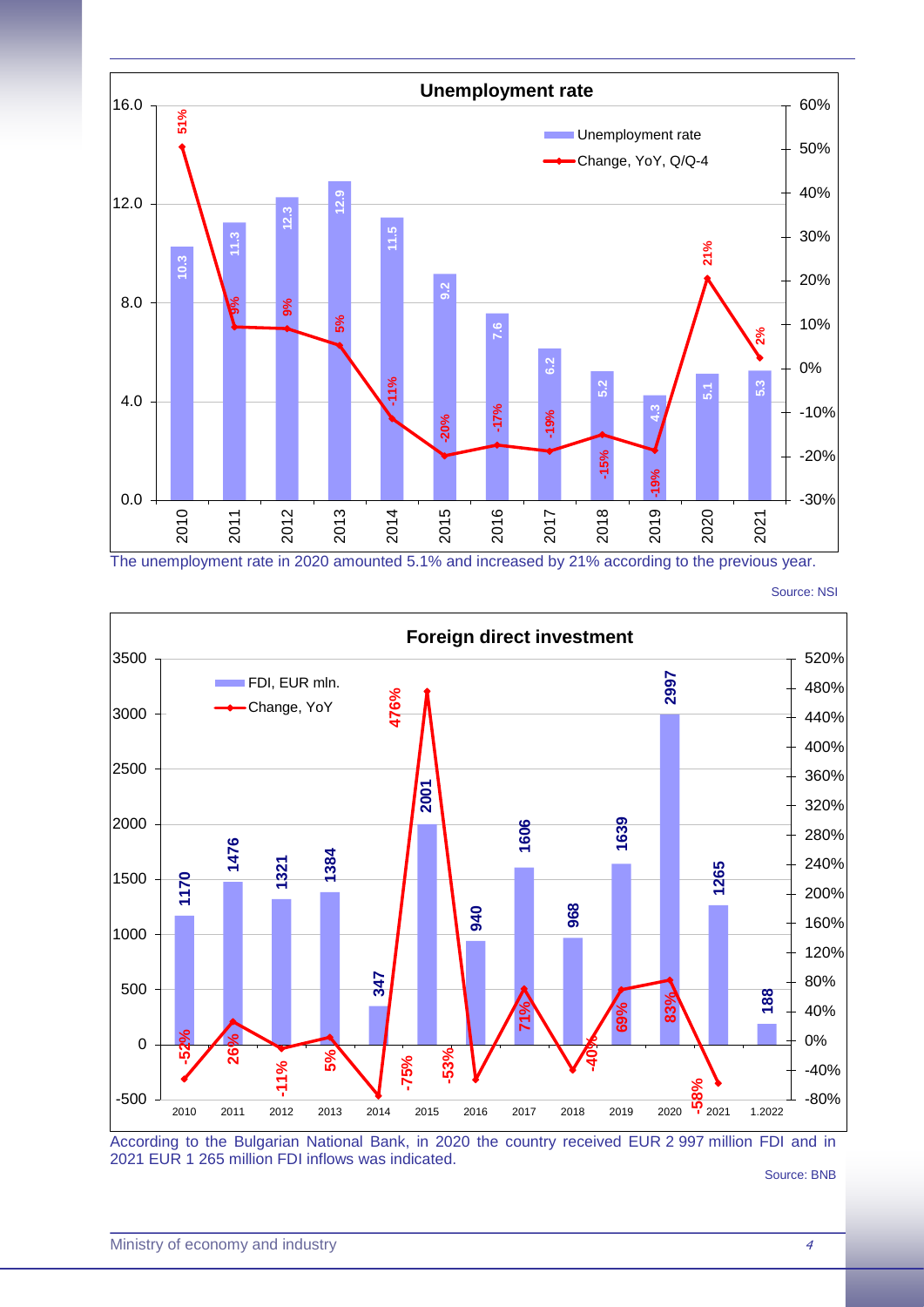

Average index of industrial production in 2020 is 101% (at base on 2015), while the index of industry turnover 109% (at base 2015). An average level in 2021 of industrial production index is 110% (at base 2015) and turnover in industry is 144% at base 2015.

Source: NSI



In 2020 exports decreased by 6.3% and imports by 8.9% on year-on-year basis. In 2021 exports increased by 24.0% and imports by 27.5% on year-on-year basis.

Source: NSI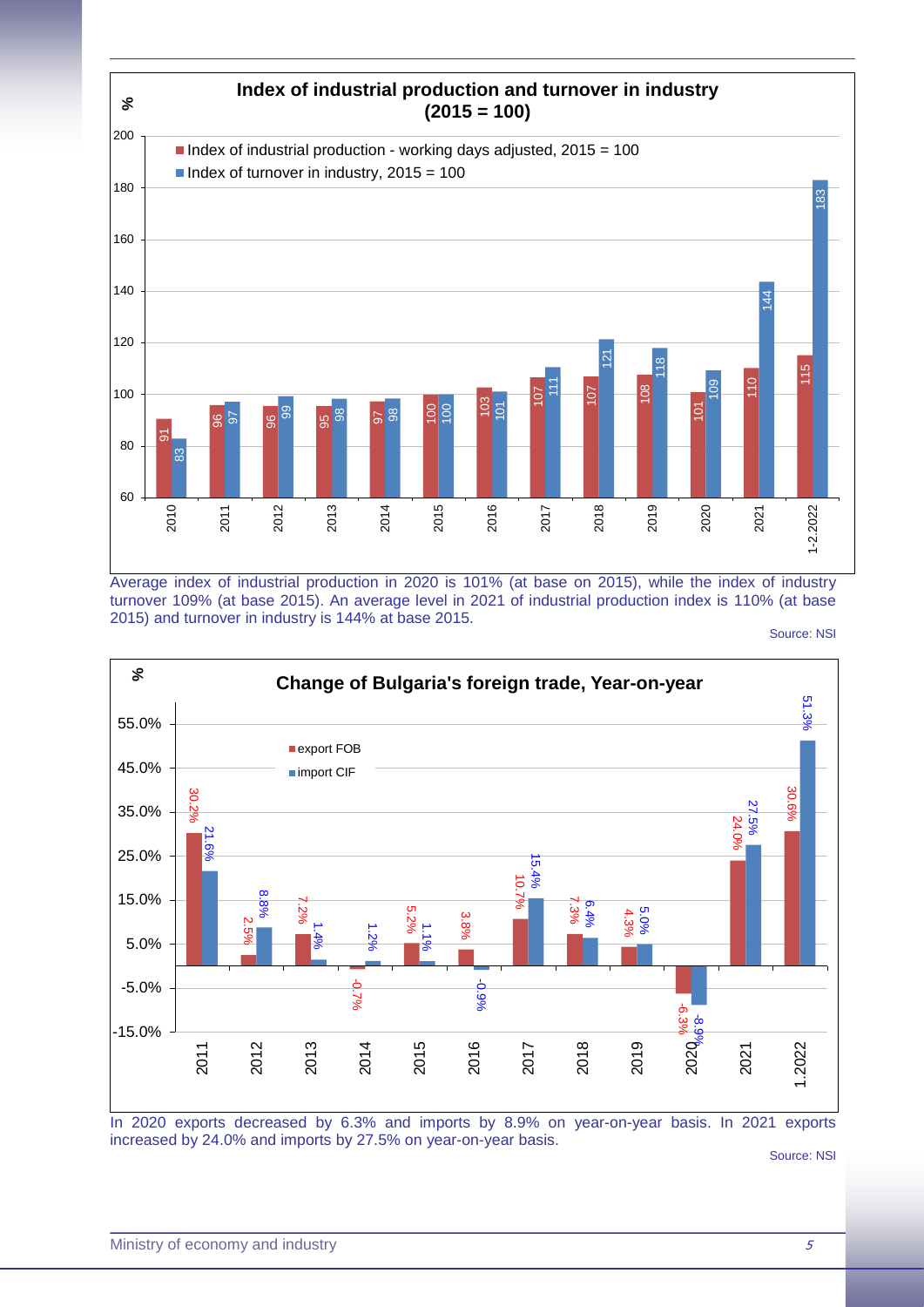

In 2021 the exports amounted EUR 34.7 billion, while imports EUR 39.2 billion.

Source: NSI



In 2021 were registered 43 171 new companies and 1 464 were re-registered.

Source: Registry Agency